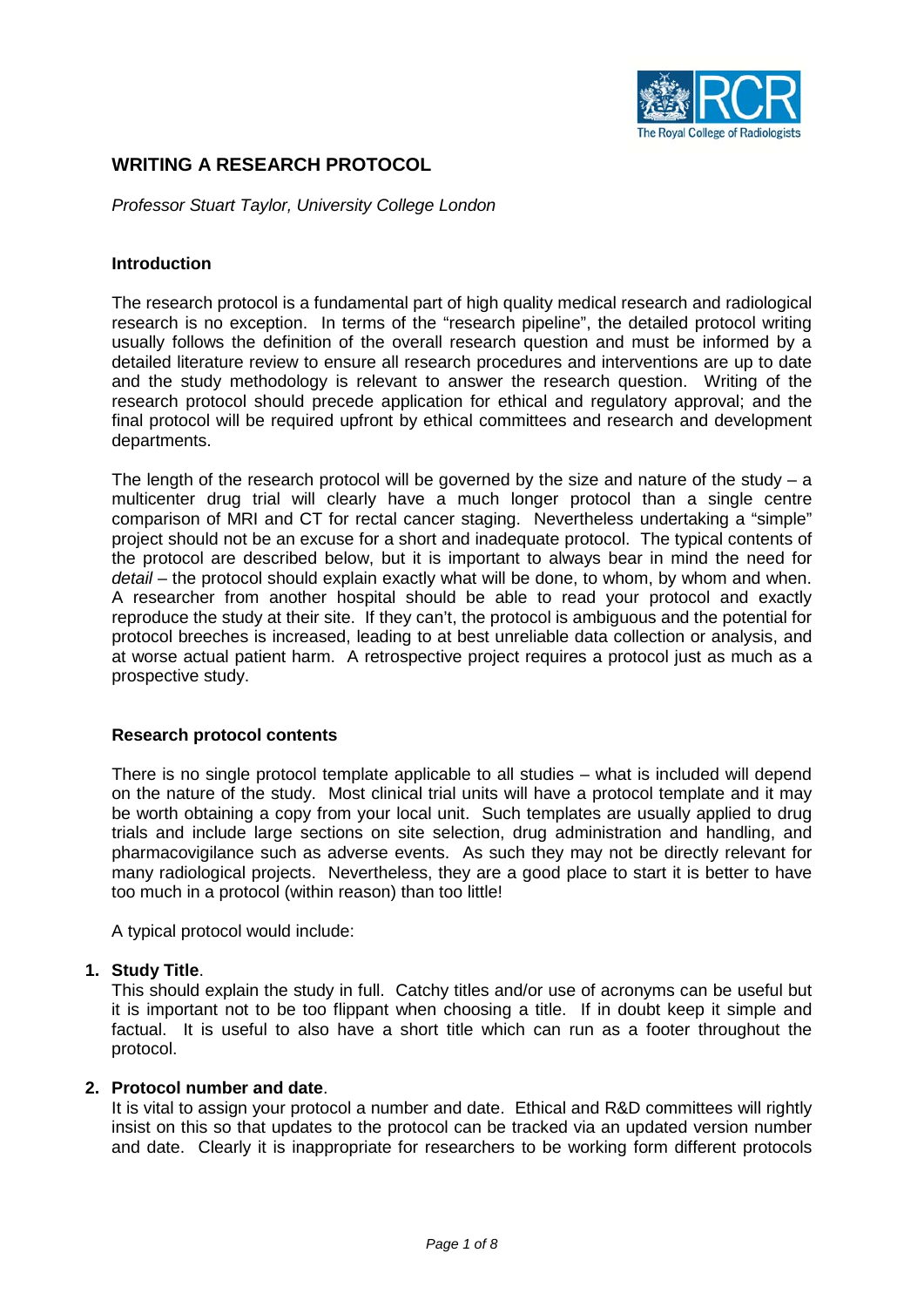versions. The date and version should also be added to the page footer throughout the protocol.

# **3. Regulatory data**

It is useful to document who is the study sponsor (usually the NHS hospital in many single centre studies) who have given ethical permission, who has funded the study and where the research will take place. If your study has a clinical trials or Eudract number, it should be added here. Of course some of this data will not be available when submitting the protocol for ethical and regulatory review, but should be added as soon as it is known

### **4. List of researchers**

The names, affiliations and contact details of all individuals involved in the project should be listed. One person must be identified as the principal or chief investigator – this person is ultimately responsible for the design and subsequent conduct of the study and is usually the senior researcher. Think carefully who to include at an early stage, as later additions require notification to the ethics committee which although a minor amendment, takes time and generates additional paper work. For example if radiographic or nursing staff will be actively involved in the project it may be appropriate to include them as study investigators. It is good practice for researchers to sign the protocol, although this is not always practical. However the chief investigator should sign and it may be appropriate for a representative of the sponsor (for example a university) to also sign.

# **5. Table of contents**

It is good practice to produce a formal table of contents for all the sections and subsections listed below so readers may easily access the required data from the protocol. Once done, this can be used as a template for future studies.

#### **6. Study summary**

A short summary of the study should be included either as free text or in a table format. The exact content will differ between projects, but in general the summary should include a brief background to the condition/intervention being researched, the overall aim of the study, a summary of the study design, the specific study endpoints, recruitment target and study duration. It is also useful to summarise the inclusion and exclusion criteria.

#### **7. Trial schema/flow chart**

The protocol should include a simple flow chart or schema summarising the patient pathway, and in particular what will be done to them and when, making a clear distinction between clinical and research activity. Simple retrospective studies may not require a flowchart, but one should be included in most prospective studies – if the study is simple so will be the flow chart! Include timing of interventions such as imaging, questionnaires etc and patient follow up (if applicable). An example study flow chart from a study investigating the use of whole body MRI in lymphoma staging is given below.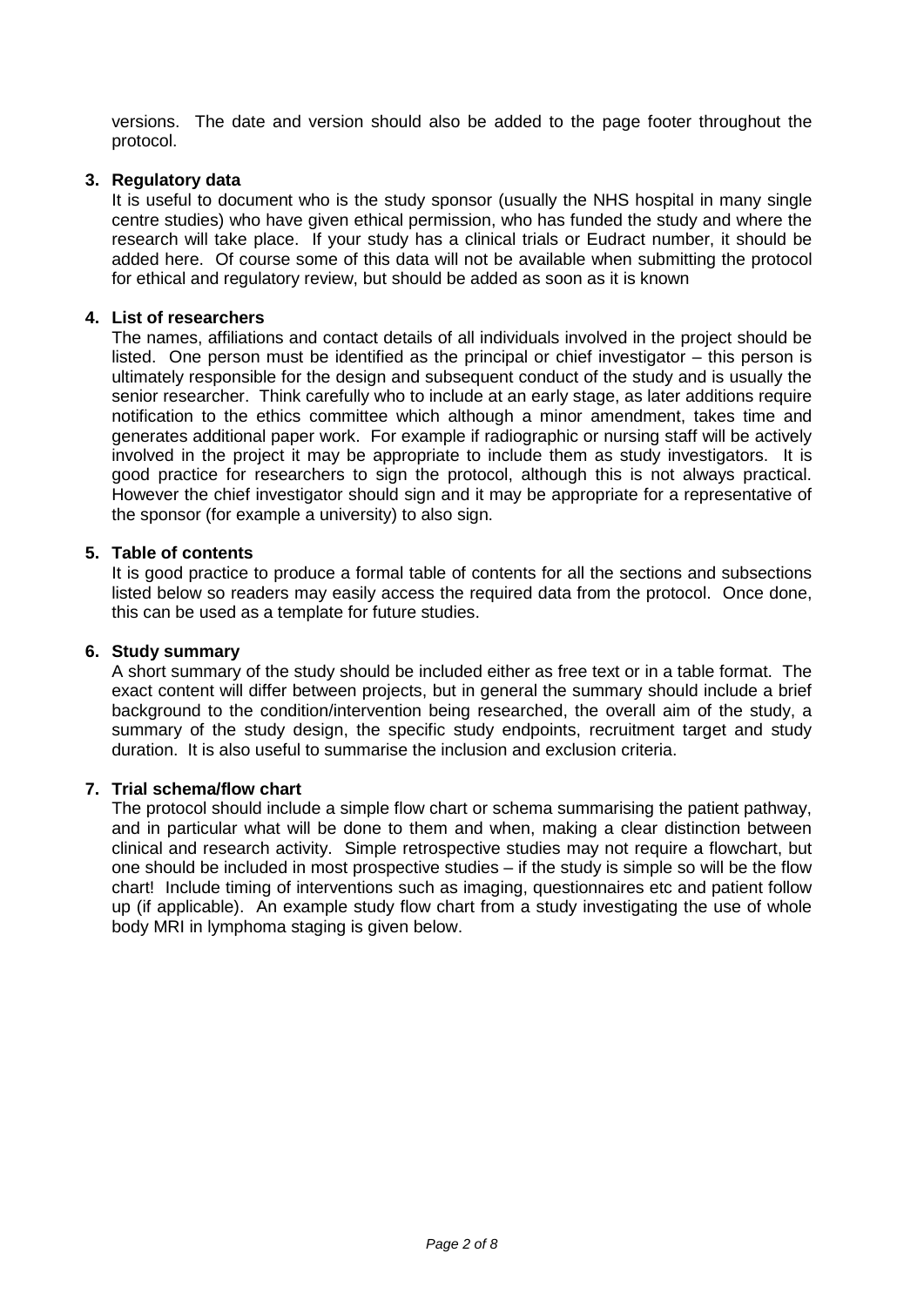

# **8. Background**

This should explain the background to the research question and must be informed by a recent detailed literature review. Pertinent outcomes of this review and how they have informed the study question and protocol design should be included. For example if a study proposes to investigate the use of contrast enhanced ultrasound in assessment of small bowel crohn's disease activity, the background section should explain a little about the pathophysiology of crohn's disease and in particular the definition and importance of disease activity in patient management. The literature on imaging assessment of activity should then be summarised with emphasis on ultrasound and in particular contrast enhanced ultrasound. Finally it should be made clear what gaps there are in the literature which justify the new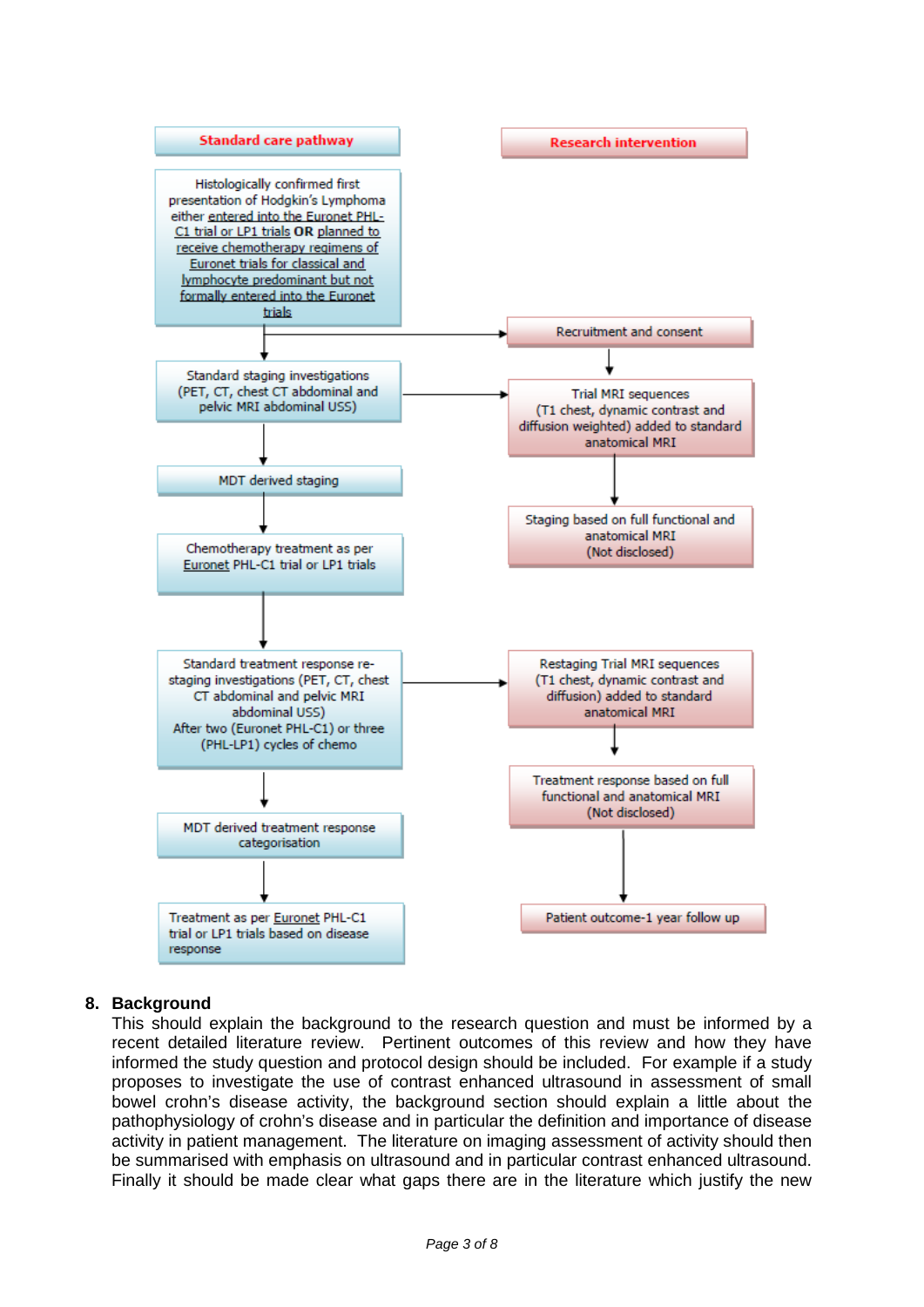research study and what question(s) the study is designed to address. At the end of the background section the reader should have an understanding of the condition or intervention being investigated, the current state of the literature and the rational for the study. Indeed when it comes to the final paper writing, the background section of the protocol usually makes a very good basis for the introduction section of the paper.

# **9. Pilot data**

If there is pilot data available which has informed the final study design and endpoints, it is useful to include it just after the background section.

# **10. Trial hypothesis and endpoints**

If the trial has a hypothesis, this should be stated up front. There may be more than one hypothesis, but a long list should be avoided. A list of trial endpoints should be provided. These must be succinct and unambiguous – there is no room for differing interpretations of trial endpoints. The statistical analysis (see below) should be specifically designed to derive the answers to the listed endpoints. Again, there may be more than one endpoint and it is conventional to divide this into the primary study endpoint (i.e. to address the bottom line research question) and secondary endpoints (which address ancillary research questions). Example endpoints derived from the lymphoma staging trial listed above would be:

# 2.2.1 Primary Endpoint

The per site sensitivity and specificity of MRI for both nodal and extranodal sites and concordance in final disease stage with the multi-modality reference standard

#### 2.2.2 Secondary Endpoints

- 1. The number of correct patient classifications into therapy responders and nonresponders by MRI compared to the multi modality reference
- 2. Inter observer agreement for MRI between reporting radiologists (on site and off site)
- 3. Sensitivity, specificity of qualitative assessment of Minimum intensity projection (MIP) inverted high B value datasets
- 4. Utility of apparent diffusion coefficient (ADC) histogram analysis for identifying responsive nodal disease
- 5. Simulated effect of MRI on clinical management

The study power (see below) is almost always derived from the primary endpoint.

#### **11. Trial activation and selection of study sites**

This section is mainly applicable to multicentre studies, where a mechanism for indentifying and opening recruitment sites is needed. This will include receipt of appropriate and opening recruitment sites is needed. documentation such as ethical, sponsor and R&D approval, the level of training required by staff (such as Good clinical practice [GCP] etc), and the process of site initiation/activation (such as site visits, and site agreement documentation). This section may not be relevant for many single centre radiological studies, but nevertheless GCP training is advisable for all researchers and this requirement can be documented here.

#### **12.Study design**

This is the most important part of the protocol as it details exactly what will happen, how and when. The level of detail **must** be high-every procedure must be explained in full. If a researcher has a question it should be answerable after reading this section. The section is analogous to the methodology section of the later paper but must be more detailed! The exact structure and order of the components of this section can be flexible and modified according to the specific study, but all facets should be included somewhere. Contents include: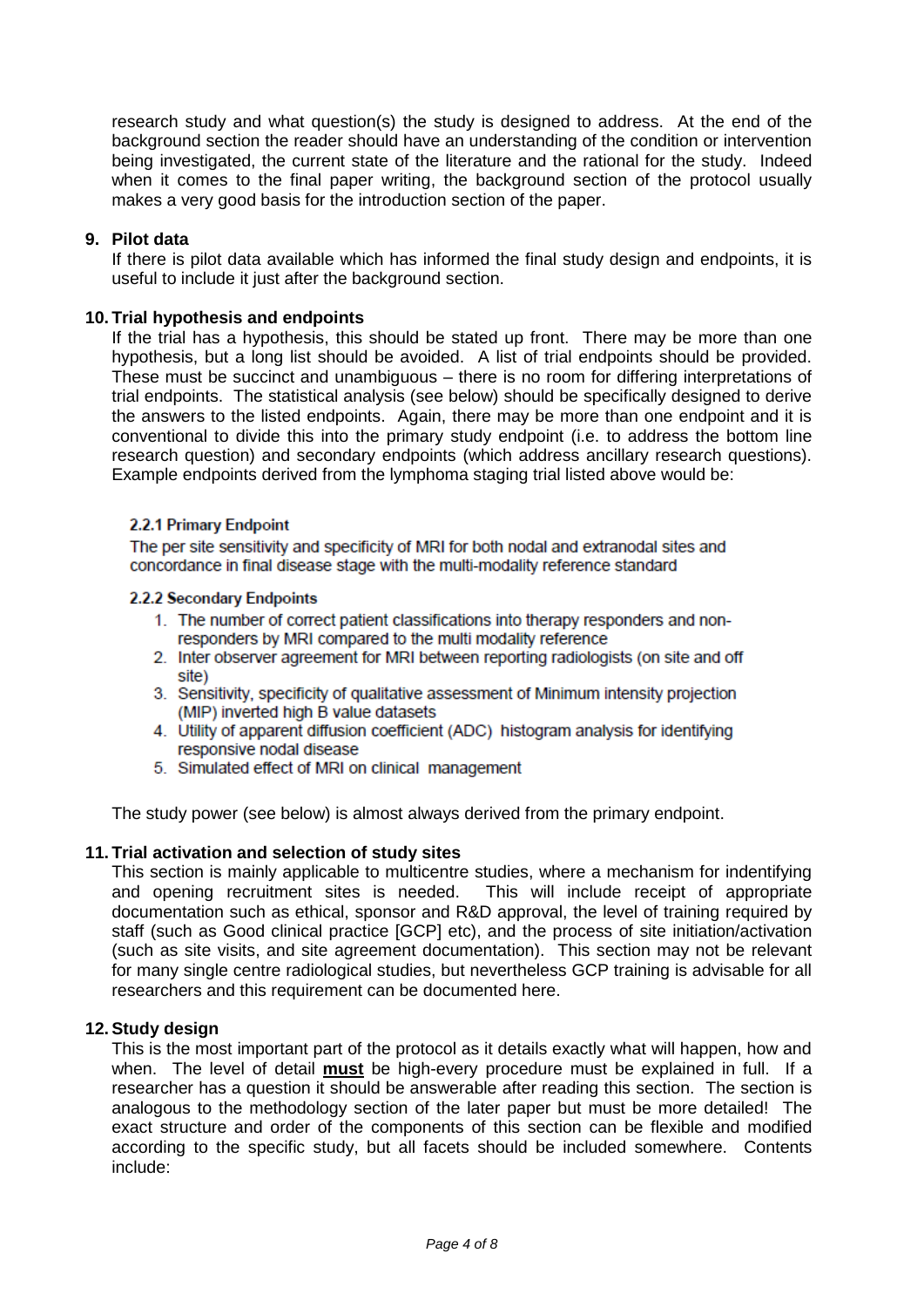# *(i) Inclusion and exclusion criteria*

Who is eligible? If they must be suffering from a specific disease state, what level of diagnostic certainty is required (e.g. if studying cancer patients with colorectal liver metastasis, is histological proof of the metastasis required or are characteristic imaging features acceptable? Can they have had previous chemotherapy or must they be chemotherapy naive? etc). Are there any age or sex restrictions (e.g. are patients under 18 eligible?). Is renal function important? (e.g. for contrast administration). If patients with renal impairment are excluded, how is this impairment defined? Are pregnant or breast feeding patients excluded, or those with contraindications to MRI? The list of inclusion and exclusion criteria must be sufficiently detailed such that it is clear which patients can and cannot be recruited.

#### *(ii) Screening log*

It is good practice to have a screening log so the basic demographics of patients approached and either ineligible or declining participation can be recorded. This is to later ensure the actual recruited cohort is representative of the overall patient population. If a screening log is to be kept, it is important to obtain appropriate ethical approval for the demographic data to be collected.

# *(iii) Patient recruitment*

Exactly who will approach patients for recruitment, where (e.g. out patients) and when? If face to face, will it be a member of the patient's usual clinical care team or a researcher? Ethical committees focus very closely on how and when patients are approached and strongly discourage "cold calling" by researchers. Furthermore, a period of at least 24 hours is usually required for patients to consider participation (unless a shorter time is unavoidable, for example in trials in acute or emergency patient cohorts). Researchers must therefore think very carefully as to how patients are best approached and a clinical contact in the patient care team is often advantageous when undertaking radiological research. Sending an invite to patients in the post together with the patient information sheet is a valid method of recruitment but researchers should consider expected rates of recruitment if only this method is used. If a follow up phone call to patients is planned after postal invitation, appropriate ethical approval should be obtained. The protocol must make the recruitment procedure very clear, and ideally a list of individuals who will make the first approach should be provided. For retrospective studies (such as review of CT features of a particular disease), this section (combined with the eligibility section) should instead clearly describe how the scans are identified, using which database, over which time period and by whom.

# *(iv) Patient information*

A high quality patient information sheet (PIS) must be provided in all prospective studies and this should be included as an appendix to the protocol (again with the relevant version number and date). The content of this PIS is beyond the scope of this article, but a good template is freely available from most R&D departments. The protocol must, however, detail how the patient information sheet is to be given to the patient, and how long they will have to consider participation. If patients are invited to contact researchers if interested in participation, the exact mechanism for this contact must be explained.

# *(v) Patient consent*

The study consent form (with version number and date) should be provided as an appendix to the protocol. Again, the protocol should make it very clear how and when written consent is to be obtained, and by whom. In particular ethics committees expect those to obtain consent to be trained to do so, and a GCP certificate is increasingly expected. If the study involves volunteers, full consideration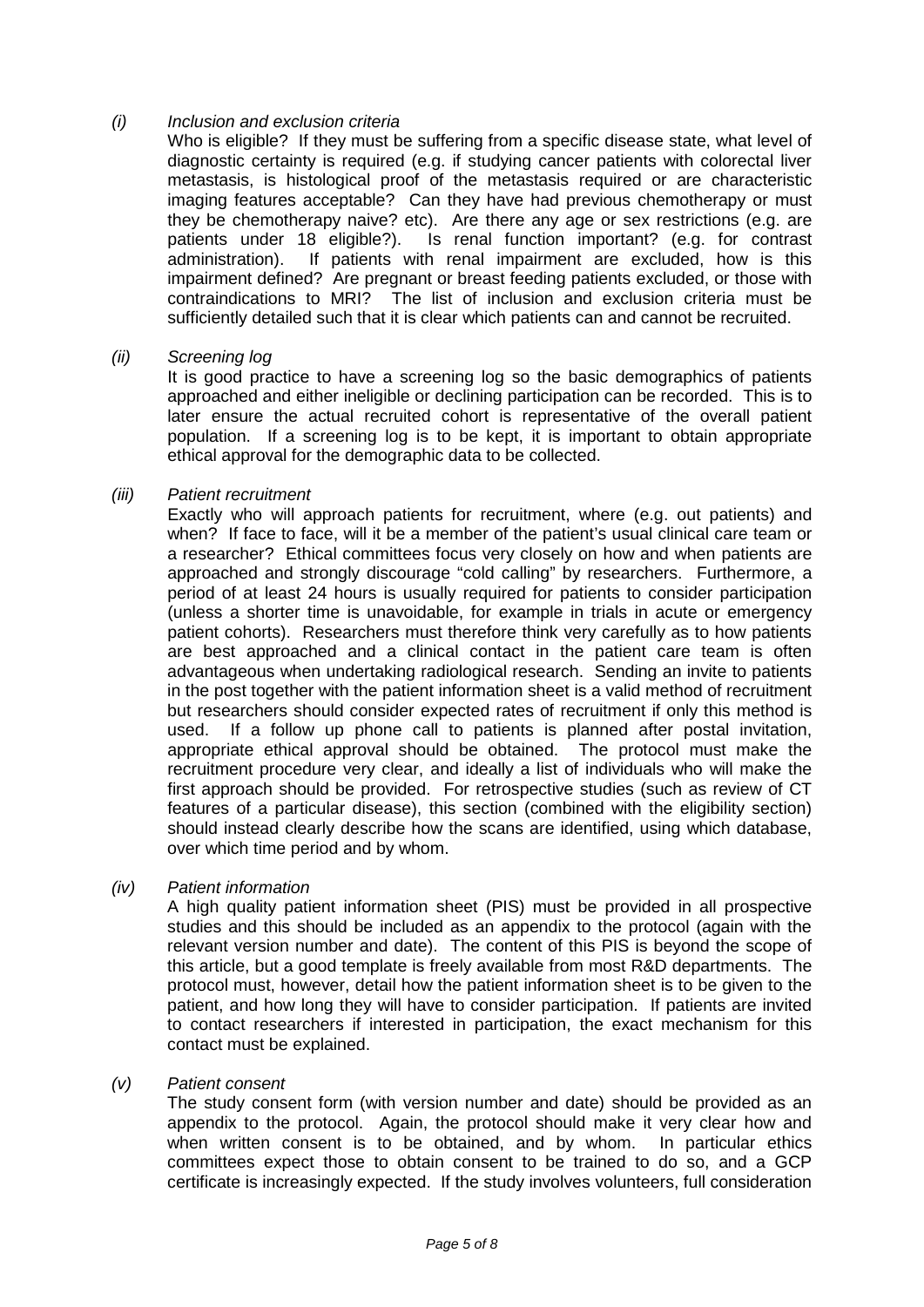should be given as to the handling of unexpected findings, and volunteers must be fully informed of the process used in the trial and appropriately consented.

#### (vi) *Detailed project description*

Again, what is included will depend on the actual project. Examples of things to include are:

- o Definition of patient groups is there one type of patient to be recruited or more than one?
- $\circ$  Exact detail of any radiological investigation which machine, what are the precise patient preparation requirements (e.g. nil by mouth, oral contrast etc), how will the patients be positioned (e.g. supine or prone etc), what are the exact scan parameters, what drugs are administered (e.g. spasmolytics), what type and dose of contrast and injection rate. How long after contrast are patients imaged, etc?
- o Data collection. Exactly what data will be collected and by whom (e.g. one radiologist or consensus of two). Will a scoring system be used (e.g. lesion conspicuity), and if so what are the *exact* definitions for each of the scores? If you are assessing relative parameters, e.g. bowel wall contrast enhancement, T2 signal, what is the structure against which you will compare, e.g. renal cortex or CSF, etc. Will length measurements be made? If so, how will they be done (e.g. on what sequence), in which axis (e.g. short or long axis of a lymph node). It is very useful to create a proforma or case report form which researchers will use to document their findings and include this as an appendix to the protocol. If questionnaires are to be administered, the exact mechanism should be described (e.g. by whom and where) and how patient response will be collected (by hand, by post, etc). The questionnaire should be included as an appendix to the protocol.
- o Standard of reference. If your study evaluates the accuracy of a diagnostic test, what is the standard of reference and how will it be applied? For example will you use an established clinical score (this should be included in an appendix to the protocol), surgical findings or histopathology? Who will apply the standard of reference and will they be blinded to the patient details or imaging findings? Will the reference standard be scored (e.g. microvessel density) and if so what methods will be applied? If the outcome of an MDT is to be used, how will this outcome be recorded and by whom? If patient clinical data is to be collected, what are the data sources (e.g. patient notes, hospital databases) and is there a time limit as to when they must be done (e.g. should a blood test be undertaken within 1 day of the imaging to be valid?)?

As noted above, after reading the section on study design it should be possible for an individual not involved in the study to replicate it correctly at another site.

### **13. Data collection and storage**

All research projects must comply with local and national data protection rules and ethical committees will scrutinise what data is collected and how it is stored. If proformas or case report forms are to be completed, where will they be collated and stored? How will corrections to case report forms be made (e.g. initialled and dated). The protocol should list where and how data will be stored (e.g. anonymised) and how it complies with data protection regulation. What is the process for missing data, e.g. is the patient excluded or is any data which is collected still usable?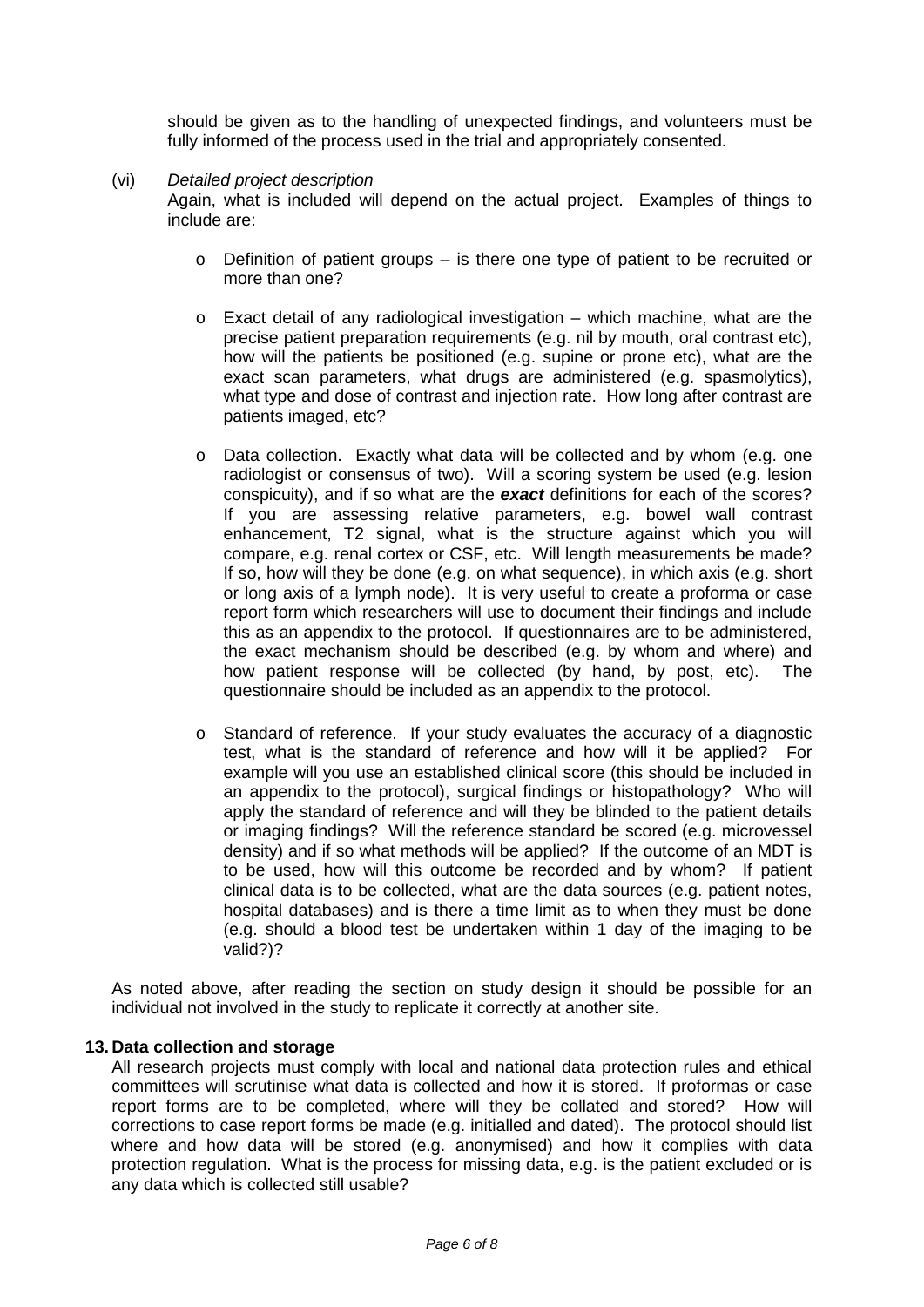# **14.Safety reporting**

Most radiological research does not involve to administration of experimental drugs, and so a detailed description of adverse events and how they are handled may not be appropriate. However, even seemingly simple studies can lead to potential adverse events. For example, processes must be in place and clearly defined for handling of unexpected findings, particularly in studies of volunteers. Clearly, trials of interventional procedures such as vascular stenting will require detailed consideration of the definition and handling of expected and unexpected adverse events, and this should be clearly detailed in the protocol.

### **15. Trial monitoring**

In general full descriptions of trial monitoring arrangements are required for therapeutic or interventional trials where the risk of patient adverse events can be high. In most cases a clinical trial unit will be involved in such studies and will have detailed monitoring protocols which can be copied into the protocol. Larger, more complex trials may also require the set up of steering and data monitoring committees and if so details should be included here.

However, monitoring also includes simple measures such as checking data completion, return of case reports forms, proformas and questionnaires, etc. In all but the simplest of studies it is good practice to appoint an independent individual to help monitor the conduct of the study, adherence to protocols, consent form completion, data collection, etc. It should be remembered that R&D departments often perform spot audits of approved projects and researchers are well advised to have mechanisms in place to detect errors and omissions before they are detected by somebody else!

#### **16.Withdrawal of patients**

The protocol should list how collated data is handled should a patient withdraw from the study.

#### **17.End of trial**

The protocol should clearly state when the trail or study will end. This is usually after the allotted numbers of patients have been recruited, or datasets analysed in the case of retrospective work, but sometimes there may be "time expiry" clauses when the study will cease after a certain time period regardless of recruitment.

#### **18.Statistical analysis**

The statistical section is a very important part of the protocol and although conventionally it comes towards the end, it should not be ignored! A thorough and clear analysis plan is vital and as noted above should be geared toward meeting the stated trial endpoints (it is good practice to repeat the primary endpoints in this statistical section to make it clear how each will be derived). The level of statistical analysis required will depend on the nature of the study, but it is always very useful to get the advice of a statistician for any project. Indeed, if the data collection protocol and subsequent analysis is complex, it is usual to include a medical statistician as a co-investigator on the protocol.

The first part of the section should deal with study power. Most prospective studies require a power calculation to justify recruitment numbers unless they are unequivocally a pilot study designed to gather preliminary data, in which case formal study powering may not be required. The advice of a statistician is essentially compulsory when generating a power calculation unless the researchers are themselves very experienced in medical statistics. Full details of the calculation should be included in the protocol so it can be reproduced by others. Clearly the number produced such match the recruitment target listed in the protocol, although it is often necessary for the recruitment target to be a little higher to account for patient drop out or loss to follow up.